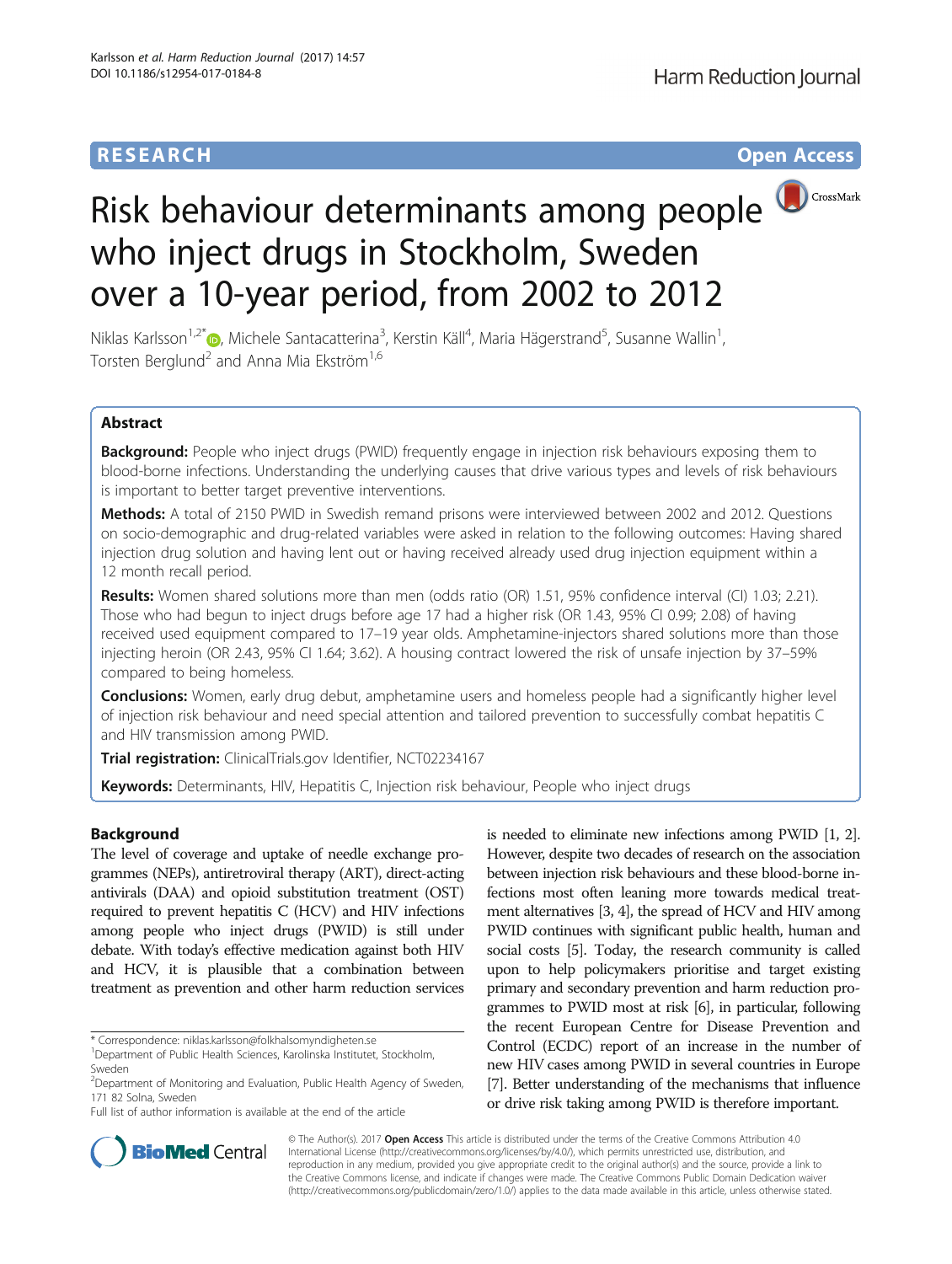Since the beginning of HIV and HCV surveillance in Sweden in 1983 and 1990, respectively, 11% of all new HIV infections and 40–65% of all registered HCV infections have been estimated to be associated with unsafe drug injection [\[8](#page-10-0), [9](#page-10-0)]. NEPs and OST programmes have significantly reduced new HCV and HIV infections among PWID in many countries [[1](#page-9-0), [2](#page-9-0)], but Sweden has been very slow to introduce NEPs for political reasons [\[10\]](#page-10-0). Between 1986 and 2010, only two single NEP sites were active in the entire country and both were located in the most southern region, Skåne County, where also Sweden's third NEP opened after 24 years. The capital city of Stockholm, which has the largest estimated number of PWID in Sweden [[11](#page-10-0)] and a history of HIV outbreaks in this key population [[12](#page-10-0)], opened its first NEP only a few years ago, in 2013 [[8](#page-10-0)]. As of 2017, a total of 11 NEPs have opened in Sweden. With the recent paradigm shift in HCV treatment and in combination with NEP and OST programmes, the prospects of reducing the incidence of HCV among PWID are more promising than ever.

Sweden has among the lowest prevalence rates in Europe, with an estimated 0.36–0.41% and 0.07% of the Swedish population living with a known HCV or HIV infection, respectively [[8\]](#page-10-0). The total number of newly registered HIV infections among PWID remains low with fewer than 10 cases reported annually during the last 5 years [[8](#page-10-0)]. This is in contrast to the total number of newly registered HCV infections in Sweden, which remains high with approximately 900 cases reported annually in a total population of 10 million Swedes [\[8\]](#page-10-0). It is believed that approximately 65% of registered cases have been infected through drug-related injections [\[9](#page-10-0)]. The fact that treatment for HCV still is prohibitively expensive for providers and governments, even in high-income countries such as Sweden, severely restricts access to these life-saving drugs [[13](#page-10-0), [14](#page-10-0)] and reduces the treatment as prevention effect. A study in Stockholm found that more than 50% of PWID had HCV antibodies within 2 years after beginning to inject drugs [\[15](#page-10-0)], which consistently has been reported to take place around a median age of 19 years [[16](#page-10-0)]. HCV transmission seems to continue among young PWID in Sweden with no visible reduction in incidence [\[8\]](#page-10-0).

Injection risk behaviour has been demonstrated to decrease among PWID who are enrolled in a NEP [\[17\]](#page-10-0). In Sweden, the law has prohibited people below 20 years of age to access NEPs, making it very difficult to reach young PWID with these prevention efforts. Existing NEPs report up to 64% prevalence of HCV antibodies among PWID newly enrolled in such programmes in Sweden [\[18\]](#page-10-0). Continued scale-up of harm reduction services, such as NEP, OST programmes and an increased HCV and HIV treatment coverage among PWID, would most likely have a strong impact on the incidence of HCV and HIV [[1](#page-9-0), [2](#page-9-0)]; however, a majority contract HCV at a young age, before

they are eligible to access NEPs [\[15, 19\]](#page-10-0). Therefore, we need a better understanding of the underlying reasons for sustained injection risk behaviour resulting in HCV and HIV transmission, to improve prevention efforts especially among young and most-at-risk PWID.

The historical lack of a systematic approach for PWID in Sweden has made it difficult to build a comprehensive understanding of the group in terms of size, their sociodemographic characteristics and injection risk behaviours except for those PWID who appear in the general health care system due to bacterial infections or injuries related to their lifestyle. The only platform for broader surveillance and to collect data over time is the Swedish Prison and Probation Service remand prisons. Remand prisons serve as temporary holding points for people in custody suspected but not charged of a criminal act, taking the form of open cohort nodes suitable for sentinel surveillance. Using a decade of remand prison surveillance data, we aimed to understand the underlying determinants for injection risk behaviour among PWID in Stockholm, Sweden.

## **Methods**

Each detained person entering into a Swedish remand prison is asked about general drug use [\[20\]](#page-10-0). To specifically target PWID, a project called 'The Social Remand Prison Project' was established in 2002 [\[21\]](#page-10-0). On a daily basis, social workers and nurses who were specifically trained and employed for the purpose of this project, completely separate from the remand prison, were given a list of newly arrived custodies to visit. The project staff, trained in interviewing techniques and injection drug knowledge, systematically visited people in their cells starting from the top of the list, which was sorted based on the time of arrival. During the visit, the detainee was offered an entirely voluntary basic health check-up including a test for HIV, HCV and hepatitis B (HBV). They were also asked, and could voluntarily answer, if they had ever used drugs and especially if they had injected any drugs. If the answer was yes, they were invited to participate in the project and to answer more questions about injection drug use. The project focus, i.e. to better understand determinants, risk behaviours and infectious diseases among PWID, was carefully explained verbally and in writing, and it was emphasised that participation was entirely voluntary and anonymous. Potential interviewees were also informed that project participation would not influence the outcome of the correctional process and that the respondent could choose to end the interview at any time without any negative consequences. The participants were thereafter asked to give informed verbal consent before the interview began. Thereafter an extended face-face interview took place performed by trained project staff as described above. All names on the questionnaire were replaced by coded study identification numbers that were unrelated to any personal identifiers.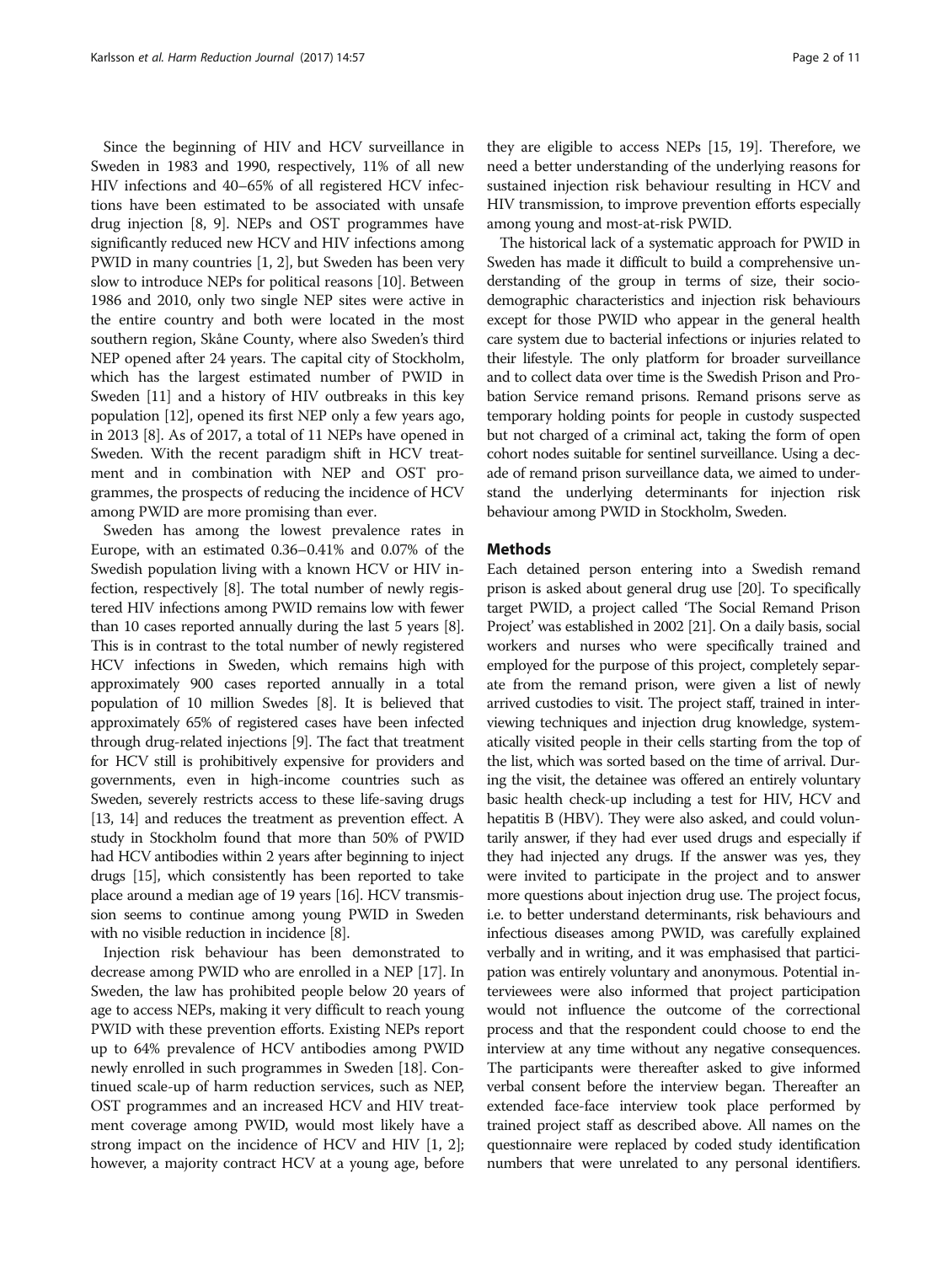The questionnaire that had been carefully piloted included up to 80 questions on background factors, risk behaviours and infectious diseases [[21](#page-10-0)].

## Inclusion criteria

We used surveillance data collected between 2002 and 2012 through face-to-face interviews as described above. A total of 3824 individuals who acknowledged that they were using some type of drug were identified as potentially eligible for inclusion in the current analysis. We then proceeded to select PWID, here defined as respondents with a non-missing or positive (yes) response to at least one of the following 12 questions: age when starting injection drugs, injection drug as the first drug used, the use of an injection drug during the last 12 months, the use of new injection equipment at their last injection (yes/no), having been provided free injection equipment during the last 12 months (yes/no), reporting an injection drug as the main drug used during the last 12 months, injection drug as the main drug of use, number of times the last injection needle was re-used, number of people with whom injection equipment were shared with during the last months, the sharing of injection drug solution during the last 12 months (i.e. filters, rinse water and drug mixtures, yes/ no), and the lending out or receipt of already used injection equipment (i.e. needles or syringes, yes/no) from somebody during the last 12 months. All questions were asked relating to the time period/situation preceding the current arrest. A total of 1484 were excluded because they were defined as non-injection drug users. The focus of our study was to establish baseline knowledge among first-time detainees, which is why we only selected PWID at their first appearance in the Remand Prison Project for each year. If an individual was found to reappear later the same year, or later in the study period, he or she was excluded from re-appearing more than once in the data analysis and only data from the first visit in the Remand Prison Project was included ( $N = 136$ ). We also excluded those who had only injected anabolic steroids (54), resulting in a total of 2150 first-time PWID at baseline in the Remand Prison Project included in the data analysis.

# Determinant exposures and injection risk behaviour outcomes

The current analysis used the following three injection risk behaviours as outcomes based on self-reported answers within a 12-month recall period: (1) having shared injection drug solution with somebody (yes or no); (2) having lent out already used injection equipment to somebody (yes or no); and (3) having received already used injection equipment from somebody (yes or no).

Based on previous research [[22](#page-10-0)], the following 10 determinants were selected for inclusion in the statistical analysis: gender (woman or man), place of birth (Sweden,

Europe (WHO region), or the rest of the world), selfreported living situation (homeless, living with somebody, or having a housing contract), and number of times previously in prison  $(0, 1-2, 0r 3$  or more). The division into age groups follows the age-related pattern of the Swedish school system [\[23\]](#page-10-0), which included self-reported age when starting drugs  $( \leq 13, 14-16, 17-19, 20-24, \text{ or } 25 \text{ years or})$ older) and self-reported age when starting injection drugs (≤ 16, 17–19, 20–24, 25–29, or 30 years or older). Furthermore, we evaluated the self-reported type of drug used when starting drug injection (amphetamine, heroin, or other), including the self-reported most used drug during the last 12 months (injecting amphetamine, heroin, or any other type of drug; cannabis, oral amphetamine, smoked heroin, alcohol, benzodiazepine (non-injection), buprenorphine (noninjection), cocaine, and other drugs that was not injected), time from self-reported start of drug injection to the current interview (≤ 5, 6–10, 11–15, 16–20, 21–25, 26–30, 31–35, or 36+ years) and the calendar year for the interview.

#### Statistical analysis

Descriptive analyses were performed to describe socioenvironmental characteristics for the study population, and categorical data were described as percentages. Data on the living situation and having shared injection drug solution was missing for 2002. Multivariable logistic models were used to study the association between the three injection risk behaviour outcomes and each of the 10 potential determinants described above. The relationship between the three outcomes and year of interview was modelled assuming linearity. Sensitivity analyses were conducted, including a quadratic form of the year of examination and polynomial b-spline with 3 degrees of freedom, and there were no significant differences in the estimates. Nonetheless, the model with polynomial b-splines for the variable year of examination was used to model the predicted values for the three injection risk behaviour outcomes. All putative variables were kept in the final model. Confidence intervals (CI) were set as 95%, and  $p < 0.05$  was considered statistically significant. Stata 13 was used for the analysis.

# Results

Of the 2150 respondents who were included in the final analysis, 84% were men and 68% were born in Sweden. The median age was 37 years (interquartile range of 16 years) for male versus 35 years (interquartile range of 17 years) for female participants. The majority (78%) had used non-injection drugs before age 17, and most reported cannabis as their first drug (79%). More than half (53%) had injected drugs before age 20, and 72% said that amphetamine was the first injection drug they had used, while 25% had used heroin on their first injection. When asked about drug preferences during the last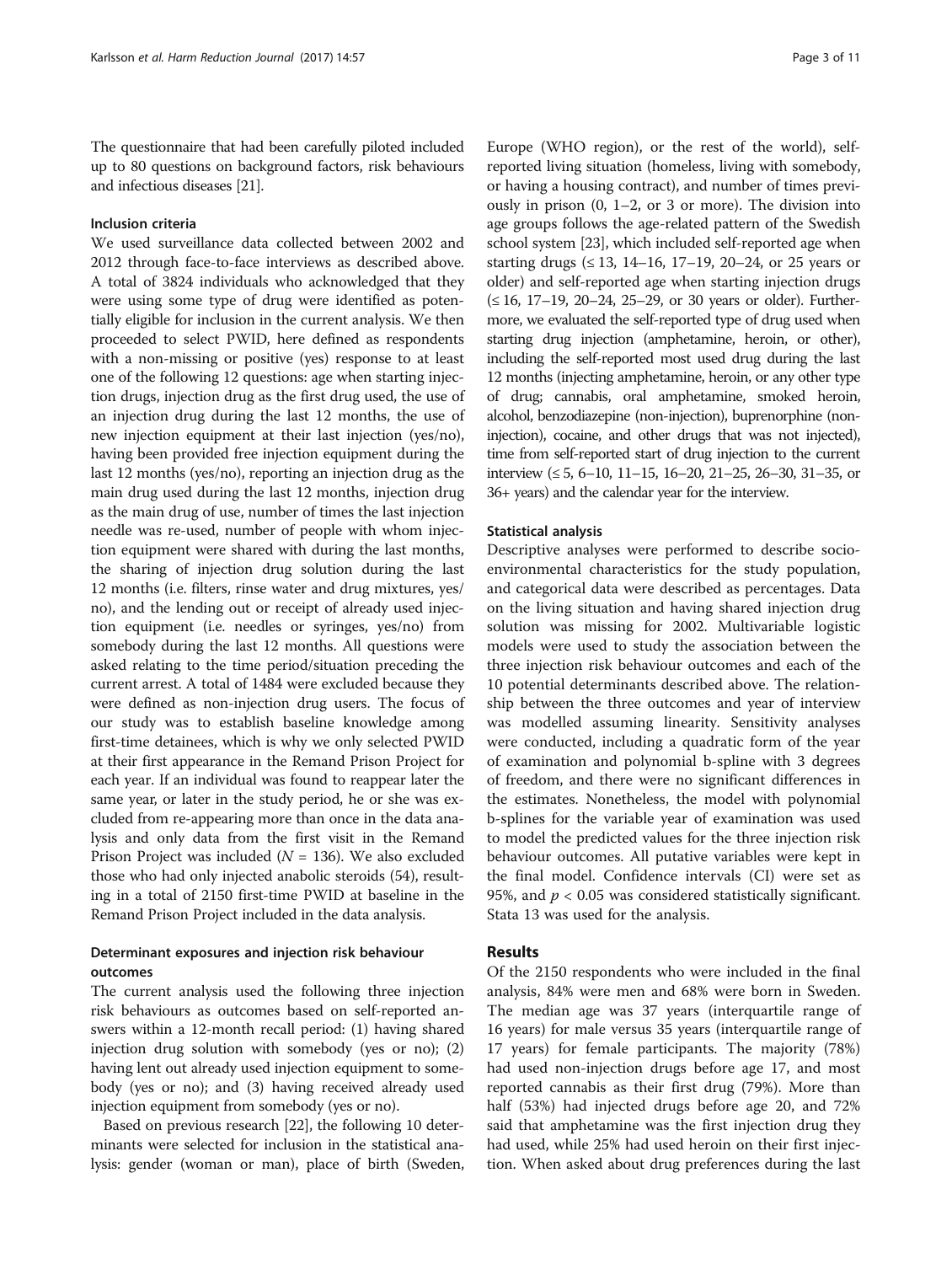12 months, 65% said they preferred an injectable drug over a non-injectable, two-thirds (65%) predominantly injected amphetamine while one-third injected heroin (33%). Cannabis was dominant among the 35% who said they preferred to use non-injection drugs while still sometimes injecting drugs. Almost one third (30%) of all interviewees reported they had been homeless prior to the current arrest, and 72% had been to a remand prison at an earlier occasion (but never participated in the Swedish Remand Prison Project before). Approximately two thirds (66%) reported they had shared injection drug solution the last year. Similarly, 56% acknowledged that they had lent out used needles or syringes to others, and 62% stated that they had received already used injection equipment from somebody during the last 12 months (Table [1\)](#page-4-0). Thirty-nine percent reported they had engaged in all three injection risk behaviours over the last 12 months (Fig. [1\)](#page-5-0).

## Socio-environmental determinants

Women reported a significantly higher prevalence of injection risk behaviour than men; 77% of the women vs 64% of the men had shared injection drug solution, 63 vs 54% had lent out injection equipment, and 65 vs 61% had received already used injection equipment over the last 12 months (Table [1](#page-4-0)). When adjusting for confounders (Table [2](#page-6-0)), women were found to be 51% more likely than men to share injection drug solution (OR 1.51, 95% CI 1.03; 2.21). With regard to country of birth, 68% were Swedish-born, and 22% were from other parts of Europe (data not shown). PWID born outside of Europe were 32% less likely (although not statistically significant) (OR 0.68, 95% CI 0.44; 1.04) compared to Swedish-born to have lent out used injection equipment. Homeless PWID were much more likely to report risky injection behaviours than those with a more stable living situation. Having a housing contract was associated with a 37% lower risk of sharing injection drug solution (OR 0.63, 95% CI 0.44; 0.90), a 43% lower risk of lending out already used injection equipment (OR 0.57, 95% CI 0.41; 0.80), and a 59% lower risk of receiving already used injection equipment (OR 0.41, 95% CI 0.29; 0.58).

#### Drug-related determinants

A young age when starting drugs was strongly associated with all three injection risk behaviour outcomes. Individuals who began injecting as adults, i.e. at age 25–29 or 30 years or older, were 35% although not statistically significant (n.s.) and 54% less likely to share drug solutions (OR 0.65, 95% CI 0.40; 1.06, vs OR 0.46, 95% CI 0.29; 0.76) compared to those who started to inject drugs before age 20. Similarly, those who started to inject drugs after age 30 had a 33% (n.s.) lower risk of having lent out used injection equipment (OR 0.67, 95% CI 0.43;

1.05). The association between a young drug debut age and injection risk behaviour was stronger, when comparing those who reported that they had begun to use drugs before age 14. These individuals had a 48% (n.s.) higher risk (OR 1.48, 95% CI 0.97; 2.26) of receiving used injection equipment compared to those who were slightly older when they started to use drugs, i.e. 17–19 years of age. Similarly, those who started using injection drugs before age 17 had a 43% higher risk (borderline significant, OR 1.43, 95% CI 0.99; 2.08) for having received used injection equipment compared to those who started between 17 and 19 years of age. Those who mainly had injected amphetamine over the past 12 months were more than twice as likely (OR 2.43, 95% CI 1.64; 3.62) to have shared injection drug solutions compared to those who injected heroin. In a sub-analysis of PWID reporting mainly using a non-injectable drug ( $N = 223$ , data not shown), we found that cocaine users were at a lower risk than cannabis users (OR 0.17, 95% CI 0.04; 0.85) to have shared injection drug solution, and those who used oral buprenorphine were more than twice as likely (borderline significant OR 2.27, 95% CI 0.99; 5.21) to receive used injection equipment.

Even after adjusting for gender, place of birth living situation, number of prior times in prison, age at drug debut, age when starting to use injection drugs, type of drug used when starting injection drugs, most commonly used drug during the last 12 months, and time from start of using injection drugs to time of interview, we found a strong effect of calendar time. For each calendar year observed during the study period (2002– 2012), there was a decrease in the odds of shared injection drug solutions (OR 0.87, 95% CI 0.83; 0.92) and for having lent out (OR 0.94, 95% CI 0.9; 0.99) or received (OR 0.89, 95% CI 0.85; 0.94) already used injection equipment (Table [2](#page-6-0) and Fig. [2\)](#page-7-0).

## **Discussion**

PWID in Sweden are hard to reach and heavily affected by HCV and HIV infection due to a high prevalence of injection risk behaviours despite access to OST as well as a recent expansion of NEPs over the last years. Remand prisons in Sweden constitute a suitable platform for identifying this hard-to-reach group and for conducting sentinel surveillance for blood-borne infections and risk behaviours among PWID. We analysed sociodemographic and drug-related determinants for three key injection risk behaviours among PWID in Swedish remand prisons during 2002–2012. Between 56 and 66% of the respondents reported to have engaged in any of the three injection risk behaviours already at entry into the project. We found that female PWID were significantly more likely than their male peers to share injection drug solutions. Research has previously shown a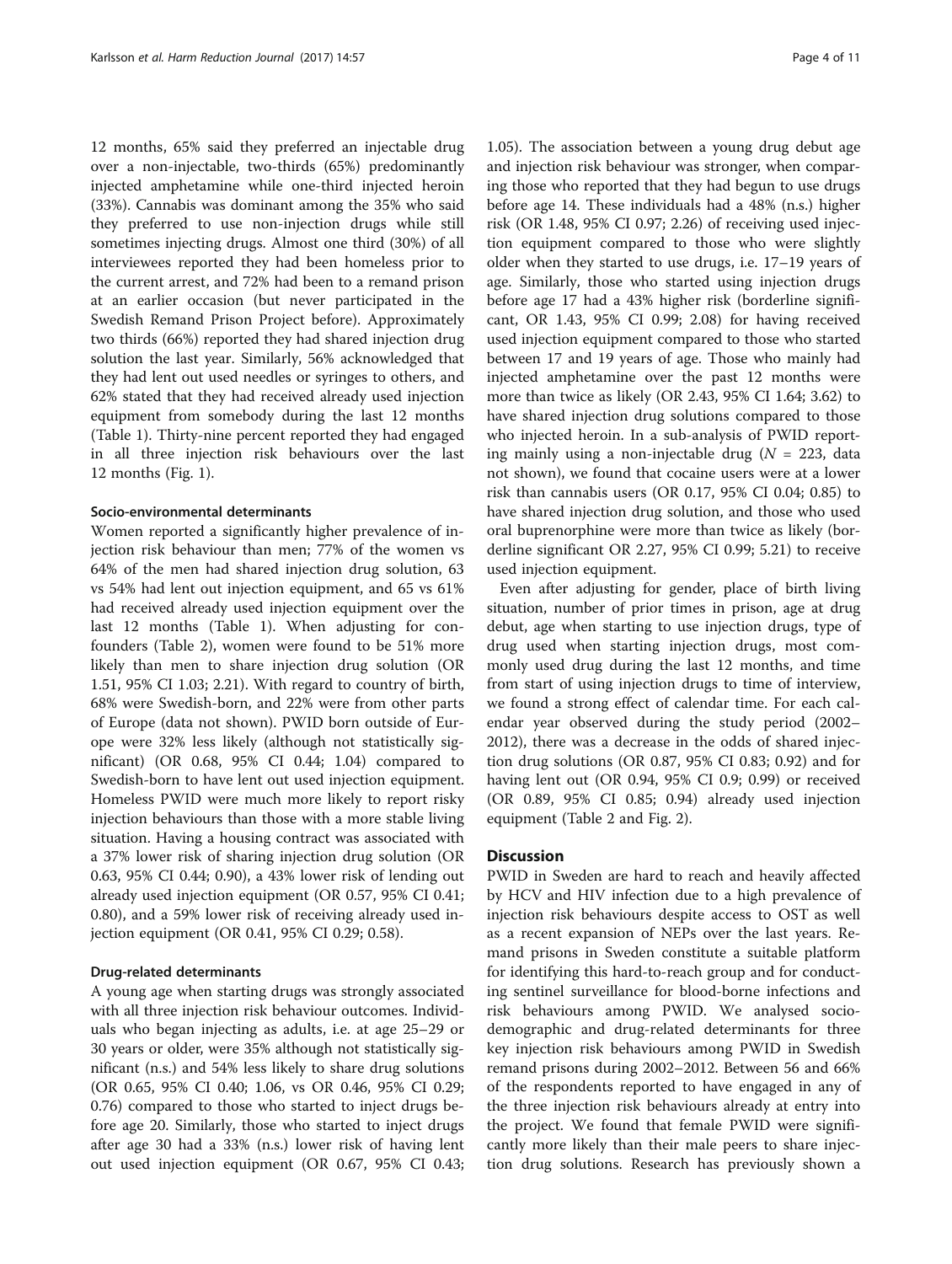|                                   | Having shared injection drug<br>solution |                     | Having lent out already used injection<br>equipment |                     | Having received already used injection<br>equipment |                     |
|-----------------------------------|------------------------------------------|---------------------|-----------------------------------------------------|---------------------|-----------------------------------------------------|---------------------|
|                                   | Yes (N, %)                               | Total $(N = 100\%)$ | Yes (N, %)                                          | Total $(N = 100\%)$ | Yes (N, %)                                          | Total $(N = 100\%)$ |
| Gender                            |                                          |                     |                                                     |                     |                                                     |                     |
| Woman                             | 185 (76.8)                               | 241                 | 195 (62.9)                                          | 310                 | 201 (65)                                            | 309                 |
| Man                               | 773 (63.9)                               | 1210                | 835 (54.2)                                          | 1541                | 942 (61)                                            | 1543                |
| Total                             | 958 (66)                                 | 1451                | 1030 (55.6)                                         | 1851                | 1143 (61.7)                                         | 1852                |
| Place of birth                    |                                          |                     |                                                     |                     |                                                     |                     |
| Sweden                            | 673 (67.8)                               | 992                 | 723 (57.2)                                          | 1265                | 785 (62)                                            | 1266                |
| Europe (excl. Sweden)             | 193 (63.1)                               | 306                 | 213 (52.7)                                          | 404                 | 248 (61.2)                                          | 405                 |
| Rest of the world                 | 76 (57.6)                                | 132                 | 78 (49.1)                                           | 159                 | 97 (61.4)                                           | 158                 |
| Total                             | 942 (65.9)                               | 1430                | 1014 (55.5)                                         | 1828                | 1130 (61.8)                                         | 1829                |
| Living situation (2003-2012)      |                                          |                     |                                                     |                     |                                                     |                     |
| Homeless                          | 327 (72)                                 | 454                 | 276 (60.7)                                          | 455                 | 312 (68.3)                                          | 457                 |
| Living with somebody              | 429 (65)                                 | 660                 | 371 (55.5)                                          | 668                 | 419 (62.8)                                          | 667                 |
| Own housing contract              | 192 (59.8)                               | 321                 | 148 (46.4)                                          | 319                 | 144 (45.3)                                          | 318                 |
| Total                             | 948 (66.1)                               | 1435                | 795 (55.1)                                          | 1442                | 875 (60.7)                                          | 1442                |
| Number of times in prison         |                                          |                     |                                                     |                     |                                                     |                     |
| $\mathsf{O}\xspace$               | 254 (66.5)                               | 382                 | 237 (57.9)                                          | 409                 | 277 (67.4)                                          | 411                 |
| $1 - 2$                           | 243 (64.6)                               | 376                 | 233 (55)                                            | 424                 | 253 (59.7)                                          | 424                 |
| 3 or more                         | 450 (67.2)                               | 670                 | 432 (54.7)                                          | 790                 | 462 (58.6)                                          | 788                 |
| Total                             | 947 (66.3)                               | 1428                | 902 (55.6)                                          | 1623                | 992 (61.1)                                          | 1623                |
| Age when starting drugs           |                                          |                     |                                                     |                     |                                                     |                     |
| $\leq$ 13 years                   | 399 (69.5)                               | 574                 | 427 (58.8)                                          | 726                 | 484 (66.5)                                          | 728                 |
| 14-16 years                       | 331 (65.4)                               | 506                 | 358 (55.7)                                          | 643                 | 399 (62.2)                                          | 641                 |
| 17-19 years                       | 99 (62.3)                                | 159                 | 105(53)                                             | 198                 | 111(56.1)                                           | 198                 |
| $20 - 24$ years                   | 43 (58.9)                                | 73                  | 52 (50.5)                                           | 103                 | 56 (54.4)                                           | 103                 |
| $\geq$ 25 years                   | 29 (58)                                  | 50                  | 24 (39.3)                                           | 61                  | 24 (39.3)                                           | 61                  |
| Total                             | 901 (66.2)                               | 1362                | 966 (55.8)                                          | 1731                | 1074 (62)                                           | 1731                |
| Age when starting injection drugs |                                          |                     |                                                     |                     |                                                     |                     |
| $\leq$ 16 years                   | 270 (68.7)                               | 393                 | 301 (58)                                            | 519                 | 334 (64.5)                                          | 518                 |
| 17-19 years                       | 254 (70.6)                               | 360                 | 265 (58)                                            | 453                 | 273 (60.3)                                          | 453                 |
| 20-24 years                       | 226 (64.4)                               | 351                 | 239 (53.6)                                          | 446                 | 288 (64.3)                                          | 448                 |
| $25-29$ years                     | 92 (61.7)                                | 149                 | 107 (53.5)                                          | 200                 | 117 (57.9)                                          | 202                 |
| $\geq$ 30 years                   | 111(61.3)                                | 181                 | 112 (51.6)                                          | 217                 | 125 (57.9)                                          | 216                 |
| Total                             | 953 (66.5)                               | 1434                | 1024 (55.8)                                         | 1835                | 1137 (61.9)                                         | 1837                |
| Type of drug at injection debut   |                                          |                     |                                                     |                     |                                                     |                     |
| Amphetamine                       | 707 (68.8)                               | 1027                | 723 (54.8)                                          | 1320                | 786 (59.5)                                          | 1320                |
| Heroin                            | 221 (61.7)                               | 358                 | 269 (58.4)                                          | 461                 | 319 (68.8)                                          | 464                 |
| Other                             | 20 (48.8)                                | 41                  | 25 (55.6)                                           | 45                  | 27(61.4)                                            | 44                  |
| Total                             | 948 (66.5)                               | 1426                | 1017 (55.7)                                         | 1826                | 1132 (61.9)                                         | 1828                |
| Most used drug the last 12 months |                                          |                     |                                                     |                     |                                                     |                     |
| Amphetamine (inject)              | 528 (79.5)                               | 664                 | 537 (61.5)                                          | 873                 | 561 (64.4)                                          | 871                 |
| Heroin (inject)                   | 216 (66.5)                               | 325                 | 278 (62.6)                                          | 444                 | 319 (71.8)                                          | 444                 |
| Other (inject)                    | 12 (46.2)                                | 26                  | 14 (48.3)                                           | 29                  | 18 (62.1)                                           | 29                  |

<span id="page-4-0"></span>**Table 1** Determinant characteristics for the study population per injection risk behaviour, (2002–2012,  $N = 2150$ )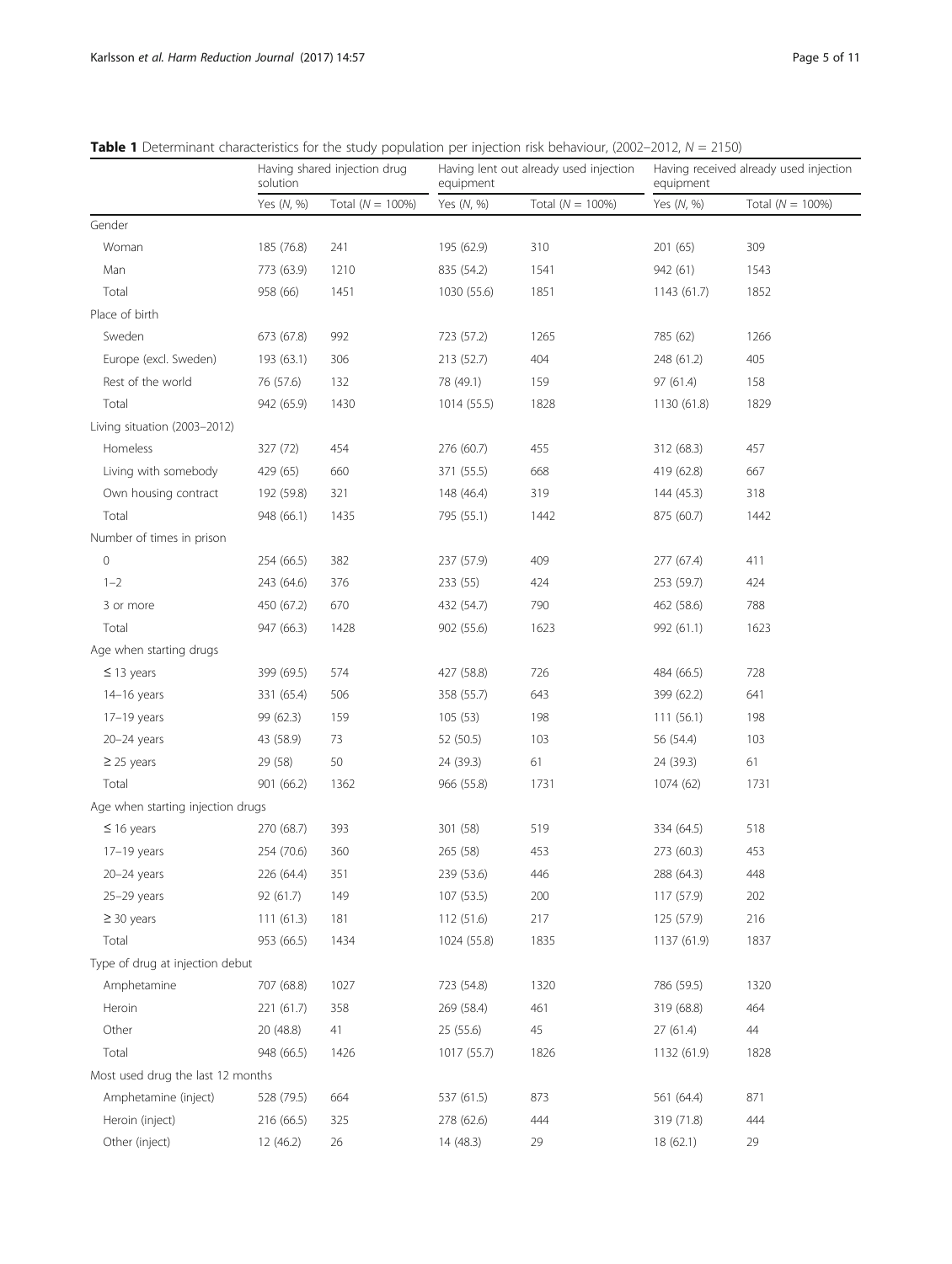| Total                                               | 756 (74.5) | 1015 | 829 (61.6)  | 1346 | 898 (66.8)  | 1344 |  |  |
|-----------------------------------------------------|------------|------|-------------|------|-------------|------|--|--|
| Cannabis                                            | 59 (52.2)  | 113  | 55 (40.1)   | 137  | 63 (46)     | 137  |  |  |
| Amphetamine (oral)                                  | 22(55)     | 40   | 14(34.1)    | 41   | 12(29.3)    | 41   |  |  |
| Heroine (smoke)                                     | 5(45.5)    | 11   | 5(38.5)     | 13   | 6(46.2)     | 13   |  |  |
| Alcohol                                             | 46 (41.8)  | 110  | 47 (35.3)   | 133  | 68 (50.7)   | 134  |  |  |
| Benzodiazepine (oral)                               | 32 (50)    | 64   | 38 (52.8)   | 72   | 42 (57.5)   | 73   |  |  |
| Buprenorphine (oral)                                | 20 (47.6)  | 42   | 18 (40.9)   | 44   | 30(66.7)    | 45   |  |  |
| Cocaine (sniffing)                                  | 2(11.8)    | 17   | 4(23.5)     | 17   | 5(29.4)     | 17   |  |  |
| Other (non-injectable drugs)                        | 11(37.9)   | 29   | 16(44.4)    | 36   | 16(44.4)    | 36   |  |  |
| Total                                               | 197 (46.2) | 426  | 197 (40)    | 493  | 242 (48.8)  | 496  |  |  |
| Time from injection drug debut to current interview |            |      |             |      |             |      |  |  |
| $\leq$ 5 years                                      | 229 (63.8) | 359  | 251 (56.5)  | 444  | 292 (65.8)  | 444  |  |  |
| $6-10$ years                                        | 195 (68.2) | 286  | 208 (59.1)  | 352  | 250 (70.6)  | 354  |  |  |
| $11-15$ years                                       | 122 (68.5) | 178  | 143 (61.4)  | 233  | 155 (66.2)  | 234  |  |  |
| $16 - 20$ years                                     | 94 (63.1)  | 149  | 113 (56.2)  | 201  | 119 (59.2)  | 201  |  |  |
| $21-25$ years                                       | 101(70.6)  | 143  | 113(55.1)   | 205  | 125(61)     | 205  |  |  |
| $26 - 30$ years                                     | 87 (69)    | 126  | 86 (54.1)   | 159  | 90 (56.6)   | 159  |  |  |
| $31-35$ years                                       | 68 (66)    | 103  | 65 (49.2)   | 132  | 69 (52.3)   | 132  |  |  |
| $\geq$ 36 years                                     | 58 (63.7)  | 91   | 45 (40.9)   | 110  | 38 (34.9)   | 109  |  |  |
| Total                                               | 954 (66.5) | 1435 | 1024 (55.8) | 1836 | 1138 (61.9) | 1838 |  |  |

<span id="page-5-0"></span>Table 1 Determinant characteristics for the study population per injection risk behaviour, (2002–2012,  $N = 2150$ ) (Continued)

higher risk for women to share needles [\[24](#page-10-0)–[26\]](#page-10-0) and ancillary equipment [[25](#page-10-0)]. A young age at both noninjection debut as well as when starting to use injection drugs was also found to be strongly associated with injection risk behaviour. Those who began using drugs at a very young age, before age 14, were the ones with the most hazardous injection risk behaviour, emphasising the importance of very early prevention interventions against drug use. Previous studies from Karachi [[27](#page-10-0)], China [[28](#page-10-0)], and Ukraine [[29](#page-10-0)] have also found that young people and female PWID [[25](#page-10-0)] are most vulnerable and at highest risk to engage in unsafe injection behaviour. Therefore, we believe that early prevention and harm reduction services should expand and improve their efforts to target young

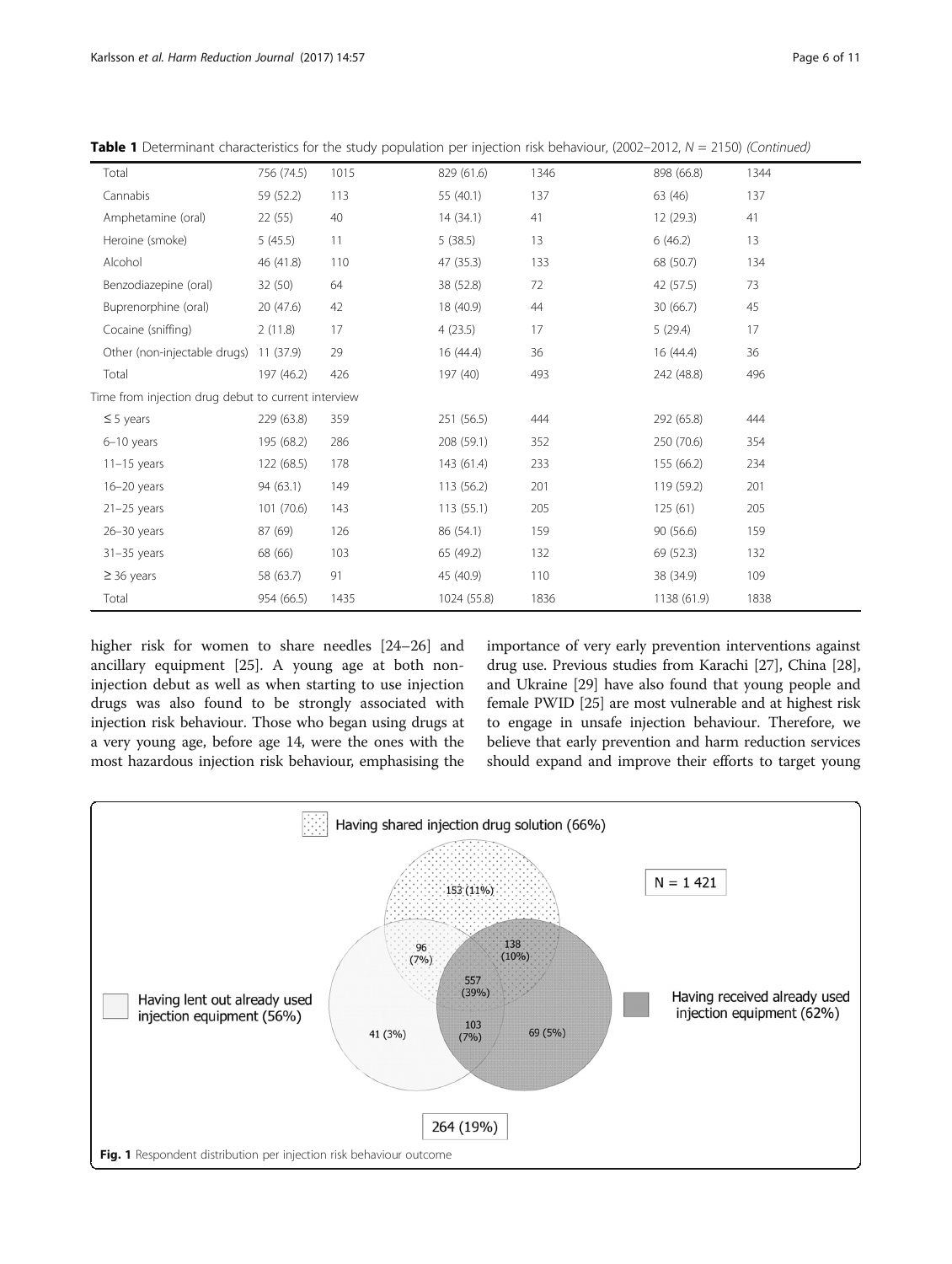<span id="page-6-0"></span>

| <b>Table 2</b> Outcome adjusted odds ratios per injection risk behaviour, (2002–2012, $N = 2150$ ) |  |  |
|----------------------------------------------------------------------------------------------------|--|--|
|----------------------------------------------------------------------------------------------------|--|--|

|                                   | Having shared injection<br>drug solution |       | P value Having lent out already used<br>injection equipment |         | P value Having received already used<br>injection equipment | $P$ value |
|-----------------------------------|------------------------------------------|-------|-------------------------------------------------------------|---------|-------------------------------------------------------------|-----------|
| Gender                            |                                          |       |                                                             |         |                                                             |           |
| Man                               | $\mathbf{1}$                             |       | 1                                                           |         | 1                                                           |           |
| Woman                             | 1.51 (1.03; 2.21)                        | 0.036 | 1.31 (0.94; 1.83)                                           | 0.113   | 0.95(0.67; 1.34)                                            | 0.755     |
| Place of birth                    |                                          |       |                                                             |         |                                                             |           |
| Sweden                            | $\mathbf{1}$                             |       | $\mathbf{1}$                                                | 1       |                                                             |           |
| Europe (excl. Sweden)             | $0.96$ $(0.69; 1.33)$                    | 0.794 | 0.89 (0.66; 1.20)                                           | 0.45    | $0.88$ $(0.64; 1.21)$                                       | 0.43      |
| Rest of the world                 | $0.9$ (0.57; 1.42)                       | 0.644 | $0.68$ $(0.44; 1.04)$                                       | 0.077   | $0.87$ (0.56; 1.38)                                         | 0.563     |
| Living situation                  |                                          |       |                                                             |         |                                                             |           |
| Homeless                          | $\mathbf{1}$                             |       | $\mathbf{1}$                                                |         | $\mathbf{1}$                                                |           |
| Living with<br>somebody           | 0.7 (0.52; 0.96)                         | 0.027 | $0.8$ (0.61; 1.06)                                          | 0.121   | 0.71 (0.53; 0.95)                                           | 0.022     |
| Own housing<br>contract           | $0.63$ $(0.44; 0.9)$                     | 0.012 | $0.57$ $(0.41; 0.80)$                                       | 0.001   | 0.41 (0.29; 0.58)                                           | < 0.001   |
| Number of times in prison         |                                          |       |                                                             |         |                                                             |           |
| $\mathbf 0$                       |                                          |       | 1                                                           |         | 1                                                           |           |
| $1 - 2$                           | 1(0.69; 1.43)                            | 0.986 | $0.94$ $(0.67; 1.3)$                                        | 0.695   | $0.75$ $(0.53; 1.05)$                                       | 0.097     |
| 3 or more                         | 1(0.69; 1.45)                            | 0.994 | $0.91$ $(0.65; 1.27)$                                       | 0.567   | $0.8$ (0.56; 1.13)                                          | 0.205     |
| Age when starting drugs           |                                          |       |                                                             |         |                                                             |           |
| $17-19$ years                     | $\mathbf{1}$                             |       | $\mathbf{1}$                                                |         | $\mathbf{1}$                                                |           |
| $\leq$ 13 years                   | 1.24 (0.79; 1.93)                        | 0.347 | 1.23 (0.82; 1.85)                                           | 0.313   | 1.48 (0.97; 2.26)                                           | 0.067     |
| 14-16 years                       | 0.97 (0.64; 1.48)                        | 0.891 | 1.12 (0.76; 1.65)                                           | 0.558   | 1.15(0.77; 1.71)                                            | 0.507     |
| $20 - 24$ years                   | 0.93 (0.49; 1.77)                        | 0.815 | 0.73 (0.40; 1.36)                                           | 0.322   | $0.87$ (0.46; 1.64)                                         | 0.666     |
| $\geq$ 25 years                   | 0.95(0.43; 2.07)                         | 0.889 | 0.83 (0.40; 1.72)                                           | 0.615   | 0.42 (0.20; 0.89)                                           | 0.024     |
| Age when starting injection drugs |                                          |       |                                                             |         |                                                             |           |
| $17-19$ years                     | $\overline{1}$                           |       | 1                                                           |         | $\mathbf{1}$                                                |           |
| $\leq$ 16 years                   | $0.88$ $(0.59; 1.31)$                    | 0.53  | 1(0.7; 1.42)                                                | 0.989   | 1.43 (0.99; 2.08)                                           | 0.06      |
| $20 - 24$ years                   | 0.85 (0.59; 1.24)                        | 0.407 | $0.76$ $(0.54; 1.06)$                                       | 0.103   | 1.07 (0.75; 1.52)                                           | 0.706     |
| $25-29$ years                     | $0.65$ $(0.4; 1.06)$                     | 0.083 | $0.78$ $(0.5; 1.22)$                                        | 0.28    | $0.96$ $(0.6; 1.54)$                                        | 0.873     |
| $\geq$ 30 years                   | 0.46 (0.29; 0.76)                        | 0.002 | $0.67$ (0.43; 1.05)                                         | 0.078   | $0.8$ $(0.5; 1.28)$                                         | 0.35      |
| Type of drug at injection debut   |                                          |       |                                                             |         |                                                             |           |
| Heroin                            |                                          |       |                                                             |         |                                                             |           |
| Amphetamine                       | 0.98 (0.69; 1.39)                        | 0.91  | $0.87$ (0.63; 1.21)                                         | 0.413   | $0.8$ (0.57; 1.14)                                          | 0.217     |
| Other                             | 0.73 (0.33; 1.59)                        | 0.426 | 1.27 (0.58; 2.74)                                           | 0.551   | 1.22 (0.53; 2.8)                                            | 0.635     |
| Most used drug the last 12 months |                                          |       |                                                             |         |                                                             |           |
| Heroin (inject)                   | $\mathbf{1}$                             |       | $\mathbf{1}$                                                |         | $\mathbf{1}$                                                |           |
| Amphetamine<br>(inject)           | 2.43 (1.64; 3.62)                        |       | $< 0.001$ 0.95 (0.67; 1.37)                                 | 0.80    | 0.88 (0.6; 1.29)                                            | 0.525     |
| Other (inject)                    | $0.49$ $(0.18; 1.3)$                     | 0.152 | 0.40 (0.15; 1.09)                                           | 0.072   | $0.43$ (0.15; 1.21)                                         | 0.109     |
| Cannabis                          | $0.54$ $(0.33; 0.9)$                     | 0.017 | $0.38$ $(0.23; 0.63)$                                       | < 0.001 | 0.34(0.21; 0.57)                                            | < 0.001   |
| Amphetamine<br>(oral)             | $0.73$ $(0.33; 1.6)$                     | 0.427 | 0.34 (0.15; 0.79)                                           | 0.012   | $0.2$ (0.08; 0.5)                                           | 0.001     |
| Heroine (smoke)                   | 0.39(0.11; 1.37)                         | 0.141 | $0.29$ (0.08; 1.02)                                         | 0.053   | $0.23$ (0.07; 0.77)                                         | 0.018     |
| Alcohol                           | $0.37$ $(0.22; 0.62)$                    |       | $< 0.001$ 0.28 (0.16; 0.47)                                 | < 0.001 | $0.43$ $(0.25; 0.73)$                                       | 0.002     |
| Benzodiazepine<br>(oral)          | $0.44$ $(0.24; 0.81)$                    | 0.008 | 0.43 (0.24; 0.79)                                           | 0.007   | 0.48 (0.26; 0.9)                                            | 0.021     |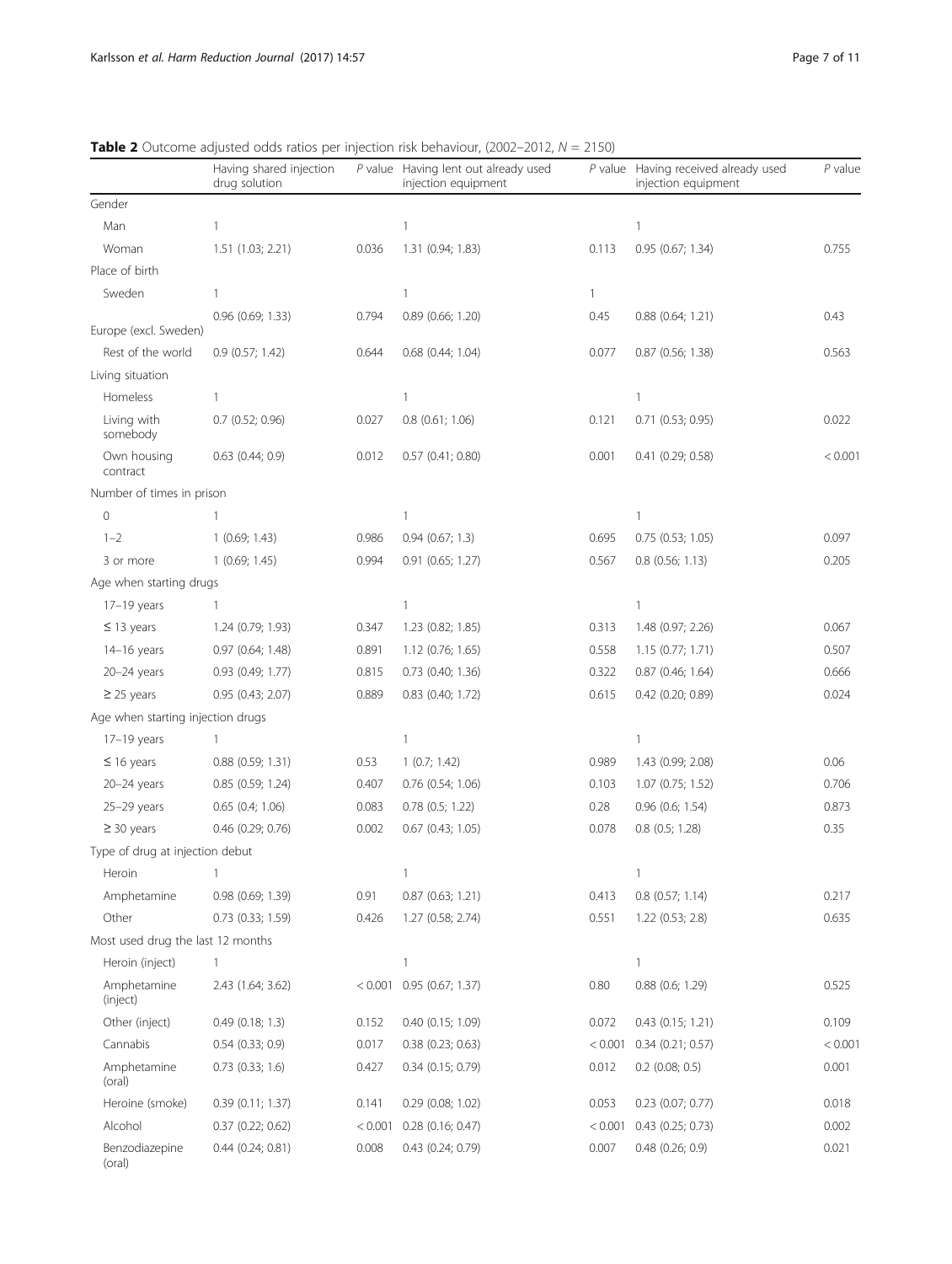| Buprenorphine<br>(oral)          | $0.46$ $(0.23; 0.96)$                               | 0.037   | $0.31$ $(0.15; 0.66)$ | 0.002 | $0.78$ $(0.37; 1.66)$ | 0.517   |
|----------------------------------|-----------------------------------------------------|---------|-----------------------|-------|-----------------------|---------|
| Cocaine sniffing)                | $0.09$ $(0.02; 0.45)$                               | 0.003   | $0.18$ $(0.05; 0.71)$ | 0.014 | $0.16$ (0.05; 0.58)   | 0.005   |
| Other (non-<br>injectable drugs) | $0.36$ $(0.16; 0.85)$                               | 0.02    | 0.39(0.17; 0.9)       | 0.027 | $0.22$ (0.09; 0.53)   | 0.001   |
|                                  | Time from injection drug debut to current interview |         |                       |       |                       |         |
| $\leq$ 5 years                   |                                                     |         |                       |       |                       |         |
| $6-10$ years                     | $1.01$ $(0.69; 1.5)$                                | 0.941   | $0.89$ $(0.62; 1.28)$ | 0.529 | $0.91$ $(0.62; 1.33)$ | 0.618   |
| $11-15$ years                    | 1.11(0.69; 1.79)                                    | 0.661   | $0.96$ $(0.62; 1.49)$ | 0.87  | $0.8$ (0.51; 1.27)    | 0.347   |
| $16-20$ years                    | 0.7(0.42; 1.16)                                     | 0.163   | $0.68$ $(0.43; 1.09)$ | 0.107 | $0.53$ $(0.33; 0.86)$ | 0.01    |
| $21-25$ years                    | $0.91$ $(0.53; 1.57)$                               | 0.741   | 0.87(0.53; 1.4)       | 0.558 | $0.68$ $(0.41; 1.12)$ | 0.13    |
| $26 - 30$ years                  | $0.67$ $(0.36; 1.22)$                               | 0.19    | 0.58(0.34; 1)         | 0.051 | $0.34$ $(0.2; 0.6)$   | < 0.001 |
| $31 - 35$ years                  | $0.52$ (0.28; 0.98)                                 | 0.044   | $0.58$ $(0.33; 1.04)$ | 0.069 | $0.47$ $(0.26; 0.85)$ | 0.013   |
| $\geq$ 36 years                  | $0.72$ $(0.34; 1.51)$                               | 0.388   | $0.4$ $(0.2; 0.77)$   | 0.006 | $0.2$ $(0.1; 0.4)$    | < 0.001 |
| Calendar year of interview       |                                                     |         |                       |       |                       |         |
|                                  | 0.87(0.83; 0.92)                                    | < 0.001 | 0.94(0.9; 0.99)       | 0.022 | $0.89$ $(0.85; 0.94)$ | < 0.001 |

<span id="page-7-0"></span>**Table 2** Outcome adjusted odds ratios per injection risk behaviour, (2002–2012,  $N = 2150$ ) (Continued)

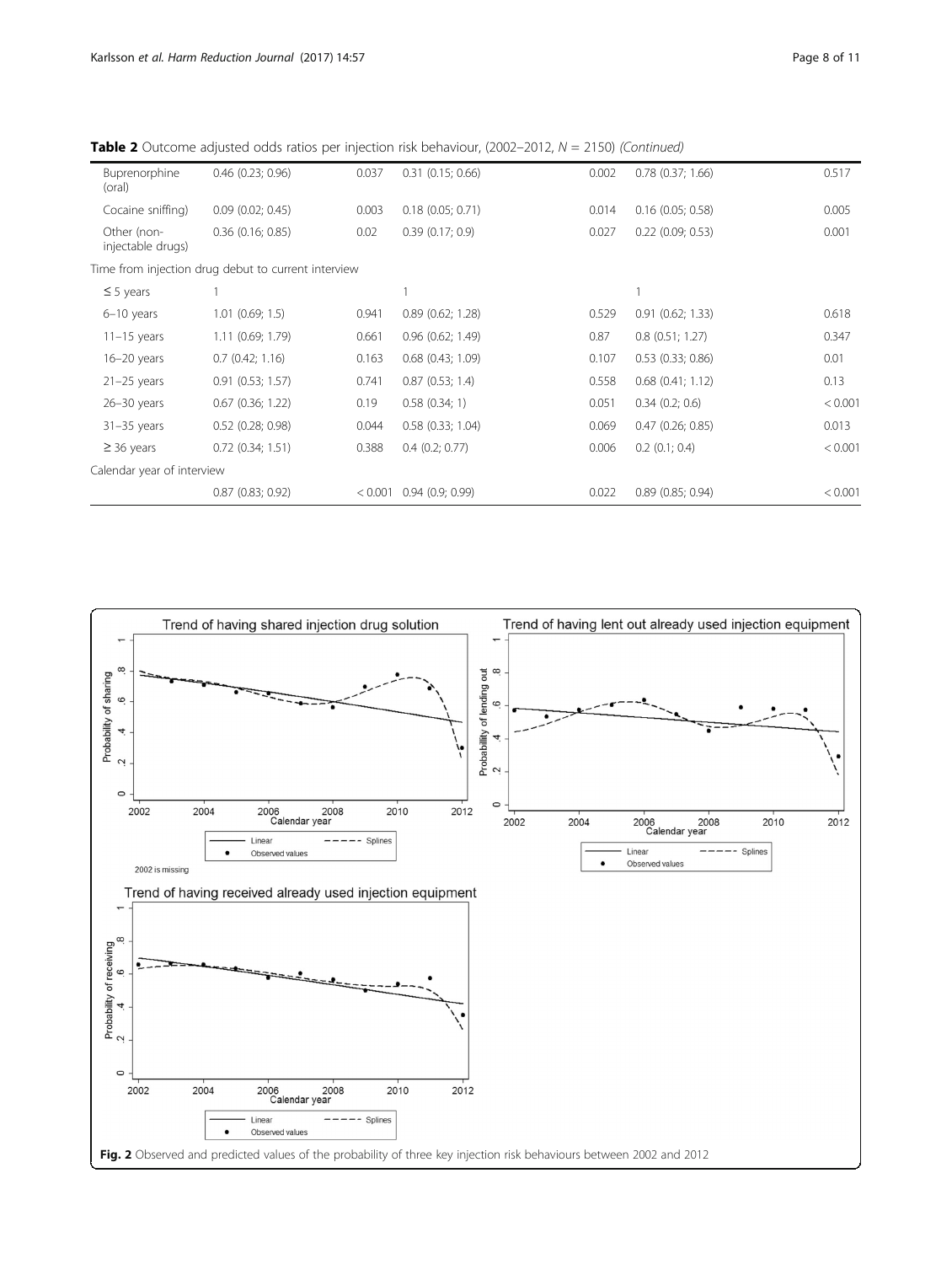people, and for those who already inject, tailor-make programs, specifically NEPs in the Swedish case, to attract more female PWID.

Our study specifically used age categories related to the mandatory school system in Sweden given that children are often re-located to a new school and geographical setting at two critical points in life, at age 13 (moving from primary school to intermediary school) and at age 17 (when they have an option to continue to upper secondary school or leave). Almost all PWID began to use drugs when they were still in mandatory school at the intermediary level, suggesting that the school arena is an important opportunity to reach young people at risk of starting to use drugs, or those who have already had their injection debut. Up until 2017, Swedish law prohibited needle exchange among people younger than 20 years, an age-threshold that has posed a great challenge for effective prevention of HCV and HIV among young PWID [[19](#page-10-0)]. In March 2017, the parliament passed a new NEP law which allows those aged 18 years or older to exchange injection equipment [\[30](#page-10-0)]. However, almost half of PWID in our study population (53%) started to inject drugs before age 18 (the median age of injection drug debut was 19), and those who started injecting drugs at a very early age were those most at risk of using non-sterile equipment. In Stockholm, for example, where the first NEP opened in 2013, previous HIV outbreaks in PWID have been associated with no or limited access to NEPs [\[12](#page-10-0)]. Furthermore, studies from the same region have shown that as much as 50% of PWID have HCV antibodies 2 years after starting to use injection drugs [\[15](#page-10-0)]. Additionally, knowing a person's HCV status was not sufficient to prevent sharing of injection equipment [\[31](#page-10-0)]. Our findings are supported by data from Estonia, where people who started using injection drugs at an early age doubled their risk of becoming HIV positive [\[32\]](#page-10-0). The new NEP law will improve conditions for PWID in Sweden, but it will not help the young and most at risk who start to inject drugs before age 18. Those who have their drug debut at a later age can be associated with a more stable life situation, including employment, education and a larger social network. However, older individuals may also be more mature and have a higher level of selfcontrol, as indicated by a study in Atlanta, USA, which concluded that it was possible to maintain a normal social role in society as long as one maintained self-control in terms of drug use [\[33\]](#page-10-0).

In our study, those who mainly injected heroin were less likely to share injection drug solution compared to those who preferred to inject amphetamine. Similar results have been found in Georgia, where ephedrine users were more likely to engage in unsafe injection behaviour compared to heroin users [\[34\]](#page-10-0), and in Ontario, Canada, where

amphetamine users were more prone to share injection equipment [\[35\]](#page-10-0). This difference in sharing patterns between those who inject heroin vs amphetamine is important to consider when designing prevention and harm reduction activities for HCV in particular since sharing of paraphernalia (injection drug solution) alone is a strong risk factor for HCV infection [[36](#page-10-0)]. We also found a surprisingly strong prevalence of unsafe injection risk behaviour among those who most often used non-injectable drugs. Oral buprenorphine users were more than twice as likely to use unsterile injection equipment as those who reported oral cannabis as their most frequently used drug. These results demonstrate the importance for harm reduction services to target general drug use while specifically tailoring interventions to those PWID who report illicit use of buprenorphine. One study in Providence, USA, found that a majority of buprenorphine users used this drug for self-medication purposes [[37](#page-10-0)]. This observation could indicate the existence of a subpopulation with an assumed higher level of motivation to control or willingness to stop using drugs in our study population, who are either enrolled in an OST programme or on self-imposed medication. Not surprisingly, unstable living and housing circumstances, especially being homeless, was a strong determinant for all three injection risk behaviours. Homelessness has previously been shown to be a risk factor for both HIV [\[38\]](#page-10-0) and HCV infection among PWID [\[39\]](#page-10-0) as well as for sharing paraphernalia [\[35\]](#page-10-0) and having a more accepting attitude towards sharing [\[40\]](#page-10-0). Unstable housing conditions have also acted as a barrier for both HIV [[41](#page-10-0)] and HCV treatment [\[42](#page-10-0)] among PWID. Therefore, improved access to stable housing conditions for PWID may reduce their risky injection behaviour.

Previous prison experience has been shown to lead to higher levels of injection risk behaviour [\[43\]](#page-10-0); but results were inconclusive on this topic in our analysis, possibly explained by the Swedish prison system environment, i.e. access to general health care, voluntary counselling and testing, infectious disease treatment, OST and possibly a more rigorous control of the availability of syringes, needles, paraphernalia and drugs in the prison environment, compared to countries that either have NEPs in prison or where access to drugs may be easier. However, we found that the longer a person managed to stay out of the prison environment (here measured as time from starting to use injection drugs to the time (calendar year) of the baseline project interview), the lower the injection risk behaviour. This is plausible given that the longer somebody can avoid to end up in a remand prison, the more likely it is that he or she manages to exert some level of control over his or her drug use.

A clear decreasing trend for all three injection risk behaviour outcomes was shown over the last decade (2002– 2012). This finding could be explained by several events on both the national and regional level. In 2006, a law was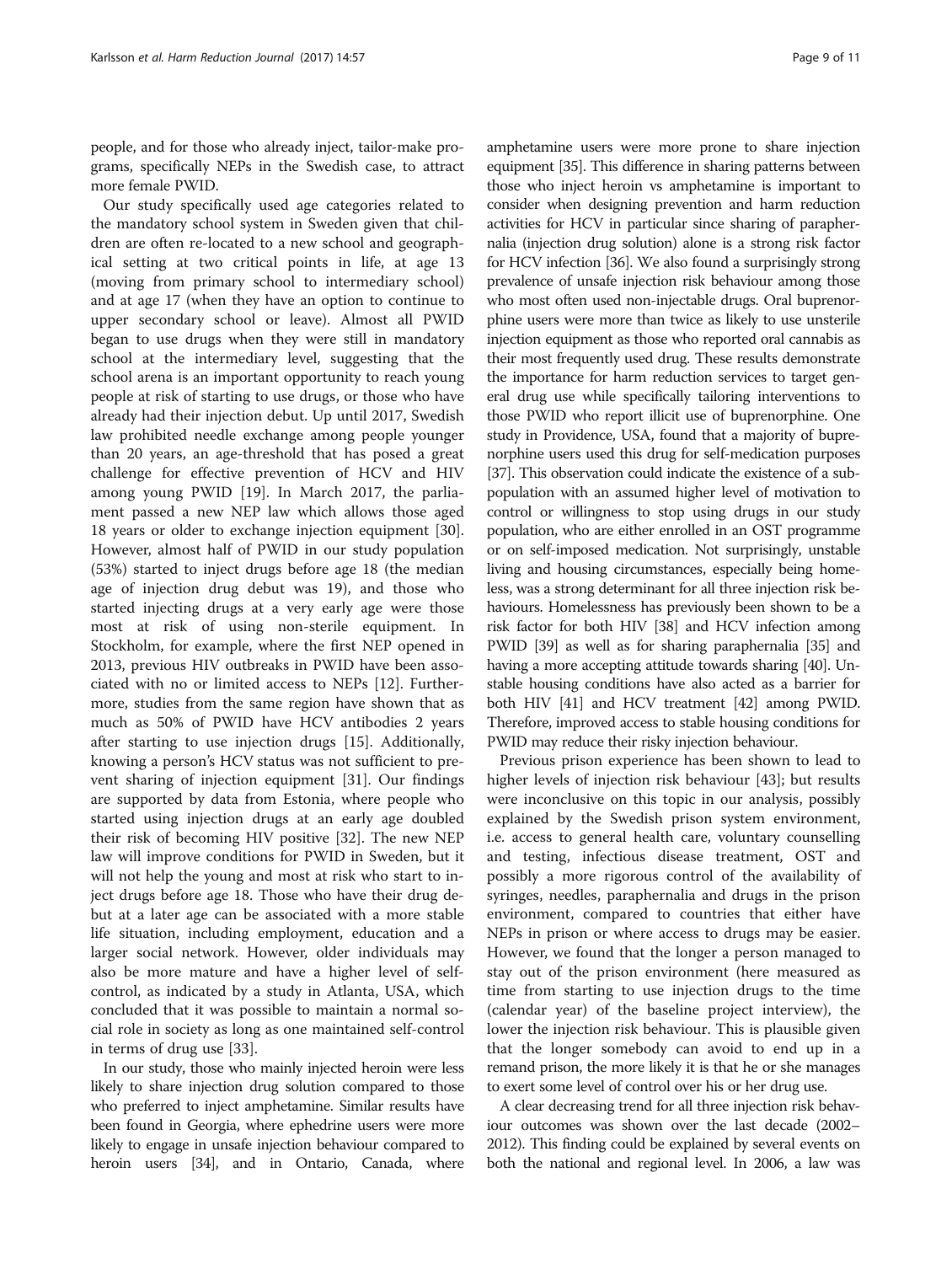<span id="page-9-0"></span>passed in Sweden that allowed county councils to start NEPs [[44\]](#page-10-0); in that same year, the Swedish government launched a national strategy, including funding for HIV preventive work specifically targeting PWID [\[45](#page-10-0)]. In 2007– 2008, an HIV outbreak among PWID in Stockholm County (at the time without any NEP) increased the level of testing on the group, including specific information, education and communication interventions [\[12](#page-10-0), [46\]](#page-10-0). In 2009, the National Board of Health and Welfare changed its recommendation on OST, easing the restrictions for participation in the programme and allowing more people to enrol. In addition, the Social Remand Prison Project maintained high levels of counselling, testing and vaccination among PWID, reaching many people who use drugs. All the abovementioned factors may have contributed to the observed general and overall time-related decline in injection risk behaviour among PWID (calendar year, Fig. [2\)](#page-7-0).

## Conclusions

Our results show that being a woman, starting to use drugs and/or injecting drugs at an early age, injecting amphetamine and using certain non-injection drugs, being homeless and ending up early on in prison were all significant determinants for having an increased level of injection risk behaviour. Time was an important protective determinant probably related to an expansion of harm reduction initiatives. Different prevention efforts work in parallel at different levels in society, and policymakers and decision-makers should ensure that all PWID in need can access harm reduction services regardless of age and existing services must be viewed as user-friendly and accessible to both men and women, young and old.

#### Limitations

This study was conducted in a remand prison, a confined environment where PWID were in custody pending a trial or possible release, which is not entirely comparable with PWID in the general community. Respondents were identified among newly arrested PWID, and the great majority were held in custody for less than 24 h. The interview related to their behaviour focused on the time preceding the arrest. It is unlikely that the time spent in remand prison itself influenced the answers, and we do not think any influence of drugs significantly affected the answers because the interviewers always waited until the respondents were sufficiently sober to properly understand the information provided and give adequate informed consent. Self-reported retrospective behaviour during the last 12 months could be subject to recall bias or be biased by an aversion to respond to sensitive questions. However, the interviewers reported an overall impression that most participants enjoyed the interviews, which offered a break in otherwise tedious waiting for a pending trial hearing. Another potential source of bias was the small number of

young and female PWID, but the sample represents the proportion of young people and women who are arrested and appear in the remand prison setting.

## **Strengths**

The study strengths include the large number of participants who were prospectively enrolled and the complete data set available for data analysis. The remand prison setting is a transitional environment where PWID that are most likely to be arrested often transit through, meaning, our data provide a reasonably good reflection of the risk situation experienced by PWID in the general community, and the high response rate increases the generalisability of our sample.

#### Acknowledgements

Not applicable.

### Funding

This study has received funding from the Public Health Agency.

#### Availability of data and materials

Data are available from the authors upon reasonable request and with permission from Karolinska Institutet.

#### Authors' contributions

All authors contributed to, read and approved the final version of the manuscript.

#### Ethics approval and consent to participate

Ethical permission had been granted for an earlier version of the project (Dnr 87:90 and 88:20), and to ensure the validity of these approvals, the current project underwent a new ethical review and was approved in 2012 by the regional Ethics Committee Board in Stockholm, Sweden (protocol 2012/3:10).

## Consent for publication

Not applicable.

#### Competing interests

The authors declare that they have no competing interests.

#### Publisher's Note

Springer Nature remains neutral with regard to jurisdictional claims in published maps and institutional affiliations.

#### Author details

<sup>1</sup>Department of Public Health Sciences, Karolinska Institutet, Stockholm, Sweden. <sup>2</sup>Department of Monitoring and Evaluation, Public Health Agency of Sweden, 171 82 Solna, Sweden. <sup>3</sup>Unit of Biostatistics, Institute of Environmental Medicine, Karolinska Institutet, Stockholm, Sweden. 4 Dependency Clinic, Linköping University Hospital, Linköping, Sweden. <sup>5</sup>Swedish Prison and Probation Service, Norrköping, Sweden. <sup>6</sup>Department of Infectious Diseases, Karolinska University Hospital, Stockholm, Sweden.

#### Received: 20 June 2017 Accepted: 9 August 2017 Published online: 16 August 2017

#### References

- 1. Palmateer NE, Taylor A, Goldberg DJ, Munro A, Aitken C, Shepherd SJ, et al. Rapid decline in HCV incidence among people who inject drugs associated with national scale-up in coverage of a combination of harm reduction interventions. PLoS One. 2014;9(8):1–14.
- 2. Montaner JS, Lima VD, Harrigan PR, Lourenco L, Yip B, Nosyk B, et al. Expansion of HAART coverage is associated with sustained decreases in HIV/AIDS morbidity, mortality and HIV transmission: the "HIV treatment as prevention" experience in a Canadian setting. PLoS One. 2014;9(2):1–10.